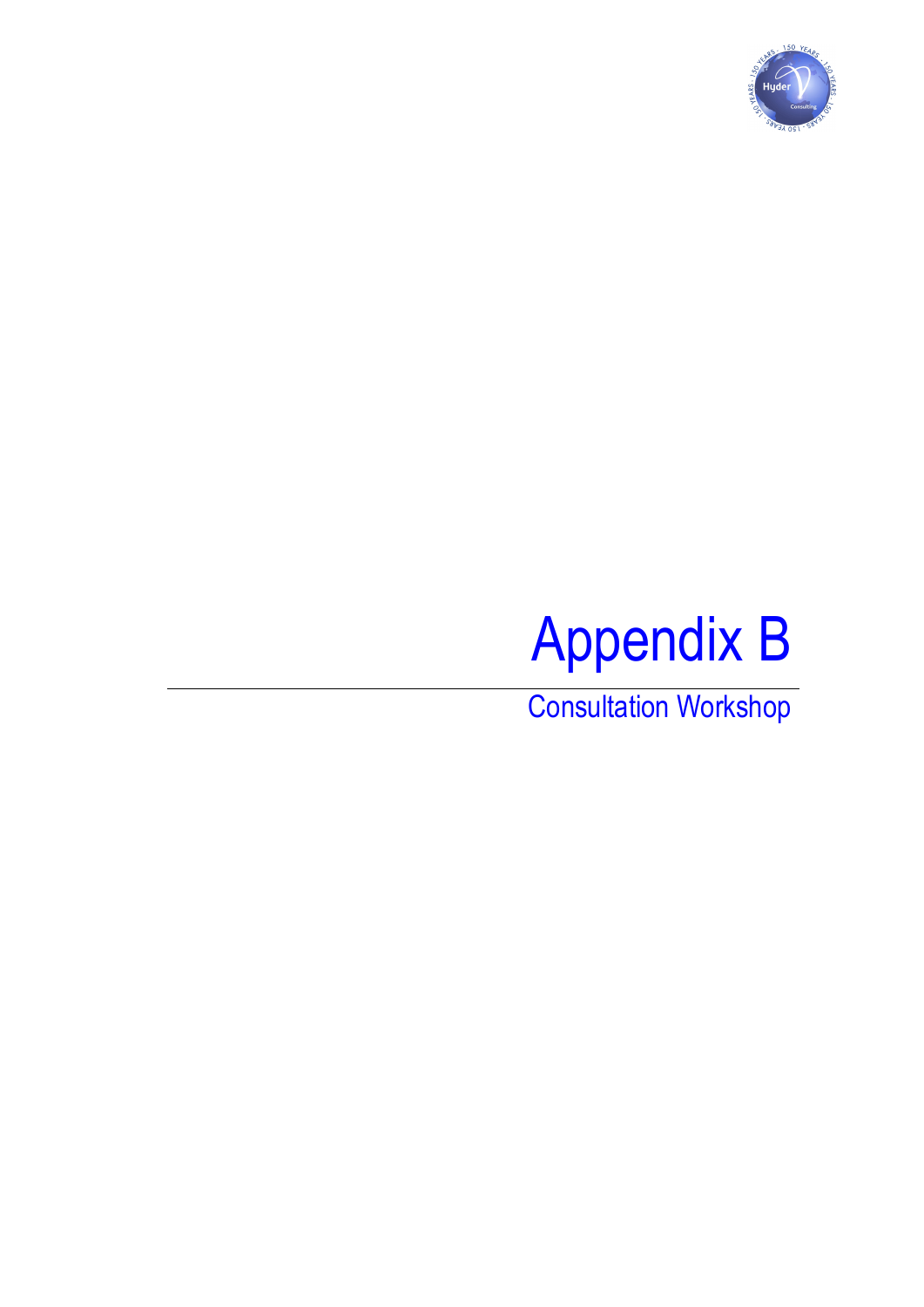

## Consultation Workshop

A workshop was held at Dare Valley Country Park for contributors from the tourism sector of Rhondda Cynon Taff, the Heads of the Valleys, South Wales and Wales as a whole. It was beneficial to have representatives of tourism at these different strategic levels to ensure a clear and consistent approach was established to the growth of tourism in the study area.

A total of 28 stakeholders attended the workshop the purpose of which was to present for discussion the tourism opportunities the study team had so far identified and to identify further opportunities. This was followed by a discussion on the prioritisation of opportunities with specific regard to available funding.

The broad tourism themes were discussed initially in relation to the identification of Key Assets before an in depth discussion into the key opportunities. The type of opportunities identified are summarised as follows:

- Signage key to increasing confidence in a locality and essential for tourism orientation.
- Heritage:

Rhondda Heritage Park – the need to strengthen it as a main hub.

A layered attraction – attractions need to have a clear sense of place in respect of other related attractions in the study area.

- Natural landscape needs to be promoted as a main tourist attraction with a full range of natural features.
- Tourism package

Integration - important to expand linkages between various sectors of tourism for example outdoor activities and accommodation.

Marketing Strategy – consistent and well branded.

- Accommodation needs to be more strategically placed along main trails. There is a particular need for smallscale bed and breakfasts and camping facilities. There are perceived barriers to entering the accommodation market.
- Brecon Beacon National Park improved linkages with Rhondda Cynon Taff.
- Niche markets:

Equestrian activity - potential to expand the activity further including stronger marketing and improved linkages between necessary infrastructure such as riding stables, trails and accommodation.

Bird Watching - from Dare Valley Country Park.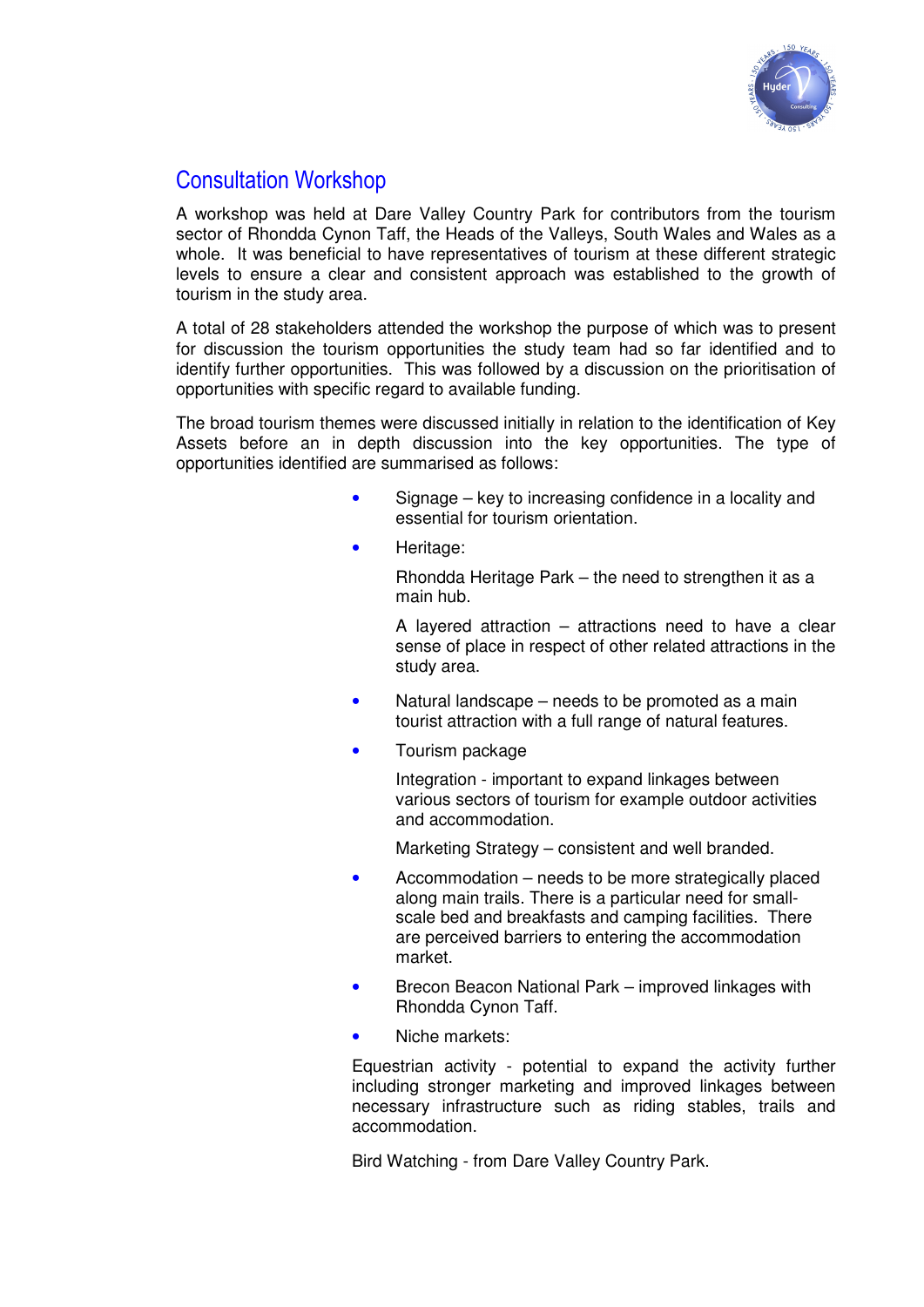

• Events

Venue – an event venue in the North of Rhondda Cynon Taff at Dare Valley Country Park. This would require an increase in car parking spaces, and the introduction of public transport links. The alternative venue suggested was Aberdare Park.

Perception changing – using events/festivals as a platform to change visitors' perceptions of an area.

Members of the workshop were then asked to indicate which areas they thought most needed action. Those seen as most important were:

- Community involvement in tourism development
- Improving the quality, quantity and location of interpretation / signage
- Improve accommodation (quality and location)
- Improve skills training for maximising opportunities for local jobs in tourism
- Establish a dedicated tourism co-ordinator or department at RCTCBC
- Using events and festivals as a springboard for encouraging visitors to the area and to change negative perceptions.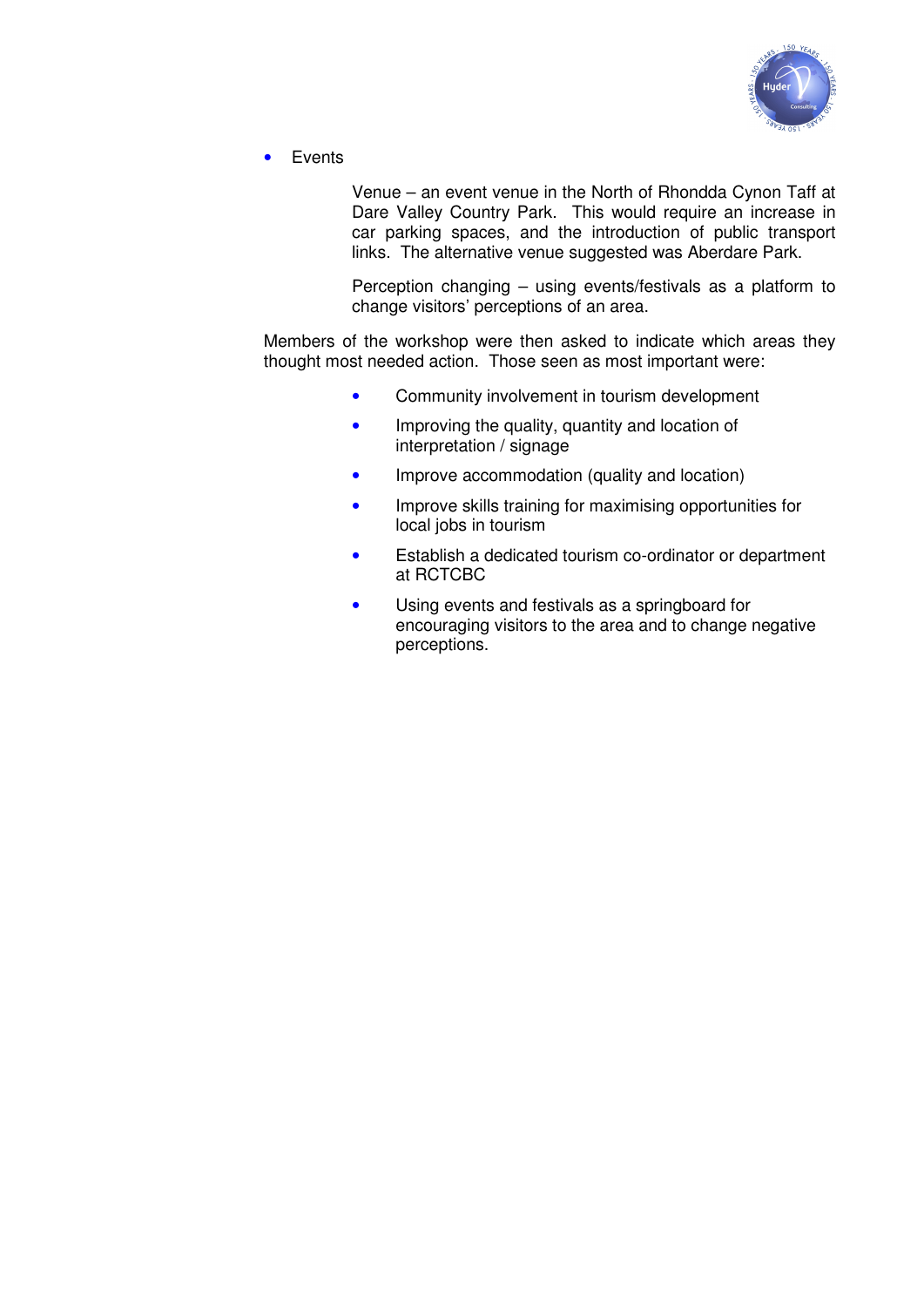



TIC/Marketing Review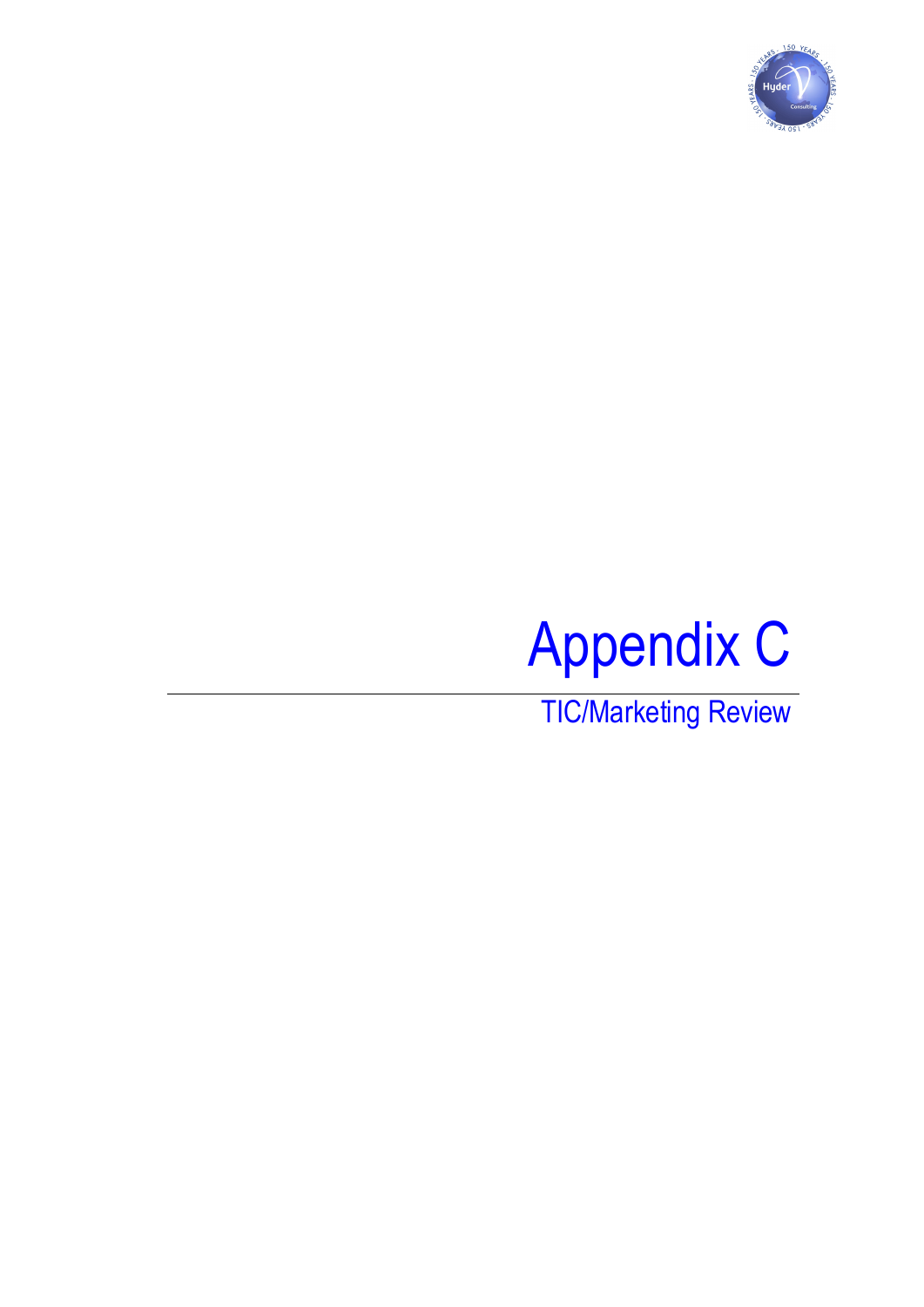

## Tourist Information Centres

### **Pontypridd Tourist and Information Centre**

This TIC included a wide variety of events within Rhondda Cynon Taff (in Rhondda Cynon Taff Summer Events booklet), and leaflets specific to the attraction hubs of the Rhondda Heritage Park and Dare Valley Country Park. Five leaflets for attractions outside Rhondda Cynon Taff have also been included such as Caerphilly Castle and Pontypool Town Heritage trail. Whilst the TIC is located within Rhondda Cynon Taff County Borough Council, there is a clear consideration for attractions outside the Borough as much as within.

The quality of the marketing material varied considerably. The compliments slip reply to our enquiry was of poor and so too a leaflet on the transport day event at Parc Ynysangharad. However, also accompanying this was Wisdom and Walks, presented by the Heads of the Valleys group of authorities to a high standard.

#### **Merthyr Tydfil Tourist Information Centre**

Similar to Pontypridd this TIC sent leaflets that promoted five attractions out of the Merthyr Tydfil County Borough Council's boundaries. This included an event advertisement in Swansea city centre and a Big Pit: the National Mining Museum of Wales. Whilst there was a compiled list of 'What's On' in Merthyr Tydfil, the TIC still included the Summer Festivals booklet for Rhondda Cynon Taff. The inclusion of 'Festival Park' leaflet, a factoryshopping village perhaps indicates the appreciation of retail within the tourism offer.

Quality of the leaflets was more consistent. Except for the unimaginative compliments slip, leaflets had been produced at a more strategic level by 'Inspirational Heritage' or Merthyr County Borough Council.

#### **Brecon Tourist Information Centre**

Three booklets of promotional material were sent from Brecon Tourist Information Centre. Two of these were specific to the Brecon Beacons – one focusing on walks and events and the other on welcoming the visitor to the area. Reference is however made to the hub of Rhondda Heritage Centre outside Brecon Beacons National Park. Whilst there are not activity centres from which to hire equipment within the study area, we feel the area within the Brecon Beacons could have been promoted more affectively for walking and a variety of other outdoor activities.

The third brochure combines the qualities of the region North of the national park rather than the South entitled ' Mid Wales and the Brecon Beacons; National Park – Natural Splendour'. Whilst it is important to acknowledge mid Wales as an attractive visitor destination, the section of the study area South of the Brecon Beacons could also have been included. This indicates the relatively unexplored relationship between Rhondda Cynon Taff County Borough Council and the Brecon Beacons. It is also worth mentioning an accompanying letter was included, offering a bed booking service,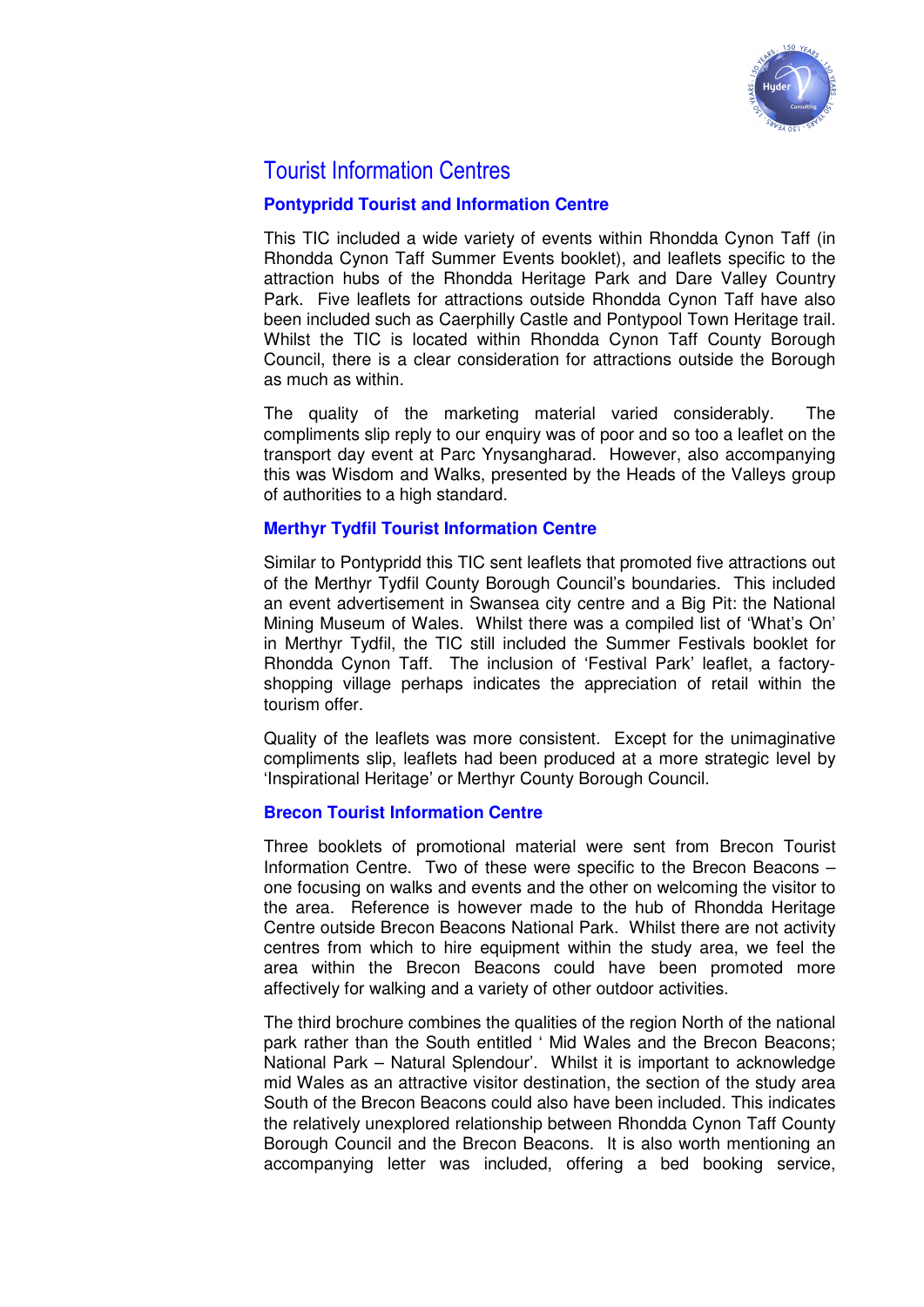

accommodation list and guidebooks for sale. It was a welcoming response to our enquiry and provided positive first impressions.

#### **Caerphilly Tourist Information Centre**

The information received has a very strong emphasis on the County Borough's boundaries. The 'What's On' brochure contains a detailed events listing at locations within the Borough, and whilst 'Great Attractions and Activities' mentions locations outside the Borough the way the information is presented implies Caerphilly County Borough ownership.

Despite efforts to promote attractions within the boundaries, there was not any personal letter or at least a compliments slip to accompany the promotional material.

#### **Abergavenny Tourist Information Centre**

The information covered three specific events leaflets, none of which were within our study area. Despite also providing a brochure specific to the enjoyment of the outdoors that includes activities located as far south as Cardiff and as east as Gloucester, it does not mention the substantial opportunity for outdoor activities within our study area.

The promotional material has all been produced to a very high standard and this is consistent with the response letter from the TIC receptionist. It has a very professional feel to the letter and includes good quality services to maximise visitor enjoyment.

#### **Swansea Tourist Information Centre**

The information sent through comprised two specific brochures promoting Swansea bay and the surrounding area, one event specific programme for The National Eisteddfod of Wales, and an informative cover letter suggesting particular attractions to visit. Unfortunately whilst the material was well presented in order to explore the Gower and Swansea bay area, no references could be found to the Head of the Valleys or specifically our study area. The relative ease of accessing the Heads of the Valleys area from Swansea Bay and the surrounding area has not been adequately developed; Whilst references have been made to attractions in Swansea Bay from other TICs, the link needs to be reciprocated.

## Key Points

- Thematic links should be developed much more. For example, outdoor activities located in or around Abergavenny should identify the strength of outdoor activities within Rhondda Cynon Taff and attract visitors to both areas.
- It is important that TICs do not feel they should be promoting facilities for the County Borough Council they are based.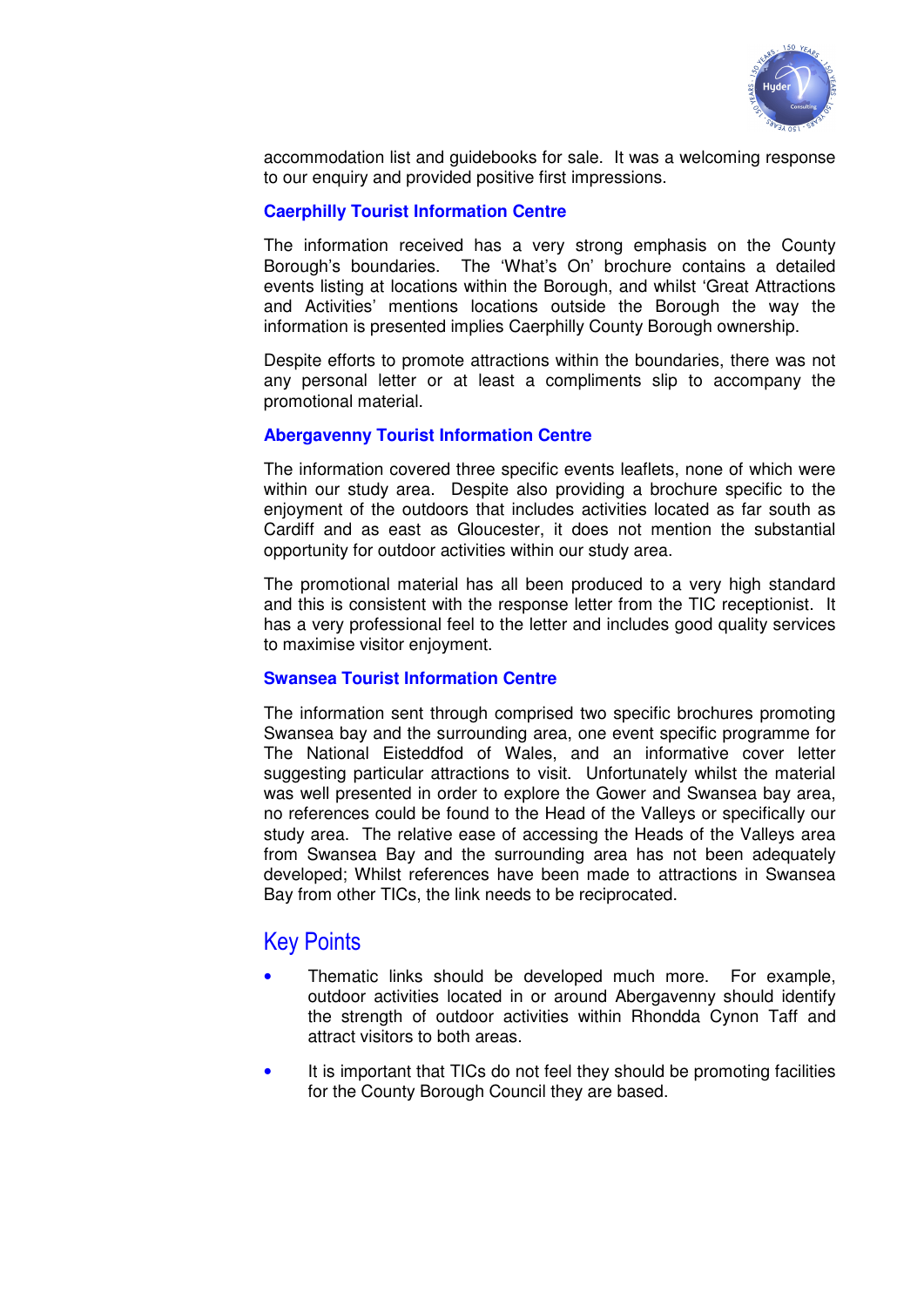

- The Brecon Beacons National Park have really developed its links with mid Wales and Rhondda Cynon Taff need to work in partnership with BBNP in order to promote the benefits south of the area.
- Including cover letters and offering holiday planning services through a TIC is an excellent way of enticing visitors to the area.
- TICs need to ensure that whilst the Welsh Assembly Government might have grouped sections of Wales together in order to produce brochures, attractions across these borders may be equally accessible as others within the area.
- A substantial amount of promotional material exists, but the availability of it is totally unpredictable.

## General Marketing Material

The marketing material available for the Heads of the Valleys and specifically Rhondda Cynon Taff is varied. Most recently Rhondda Cynon Taff County Borough Council have produced two quality documents with two different spatial dimensions. 'Going to Town' focuses on the attractions of eight key town centres, integrating heritage, transport, landmarks and social/cultural attractions. 'Touring Country' on the other hand has devised five thematic tours through Rhondda Cynon Taff but similarly draws on heritage, and social/cultural attractions along a descriptive route. It also introduces regional culinary specialities alongside the tours.

Cordell Country is another marketing initiative, produced by a partnership between valley's local authorities. It provides touring routes for the visitor to discover the locations that feature in Alexander Cordell's novels. These tours span the Heads of the Valleys and acknowledge the TICs in the vicinity as providers of additional information for the area. However, none of the TICs mentioned actually provided the Cordell Country leaflets when requesting information on the area.

Blaenavon World Heritage Site is a good example of how effective branding has encouraged the growth of the attraction. The logo of a miner standing with his spade on top of the coal has proved effective association and making reference to this in marketing of heritage across the Heads of the Valleys.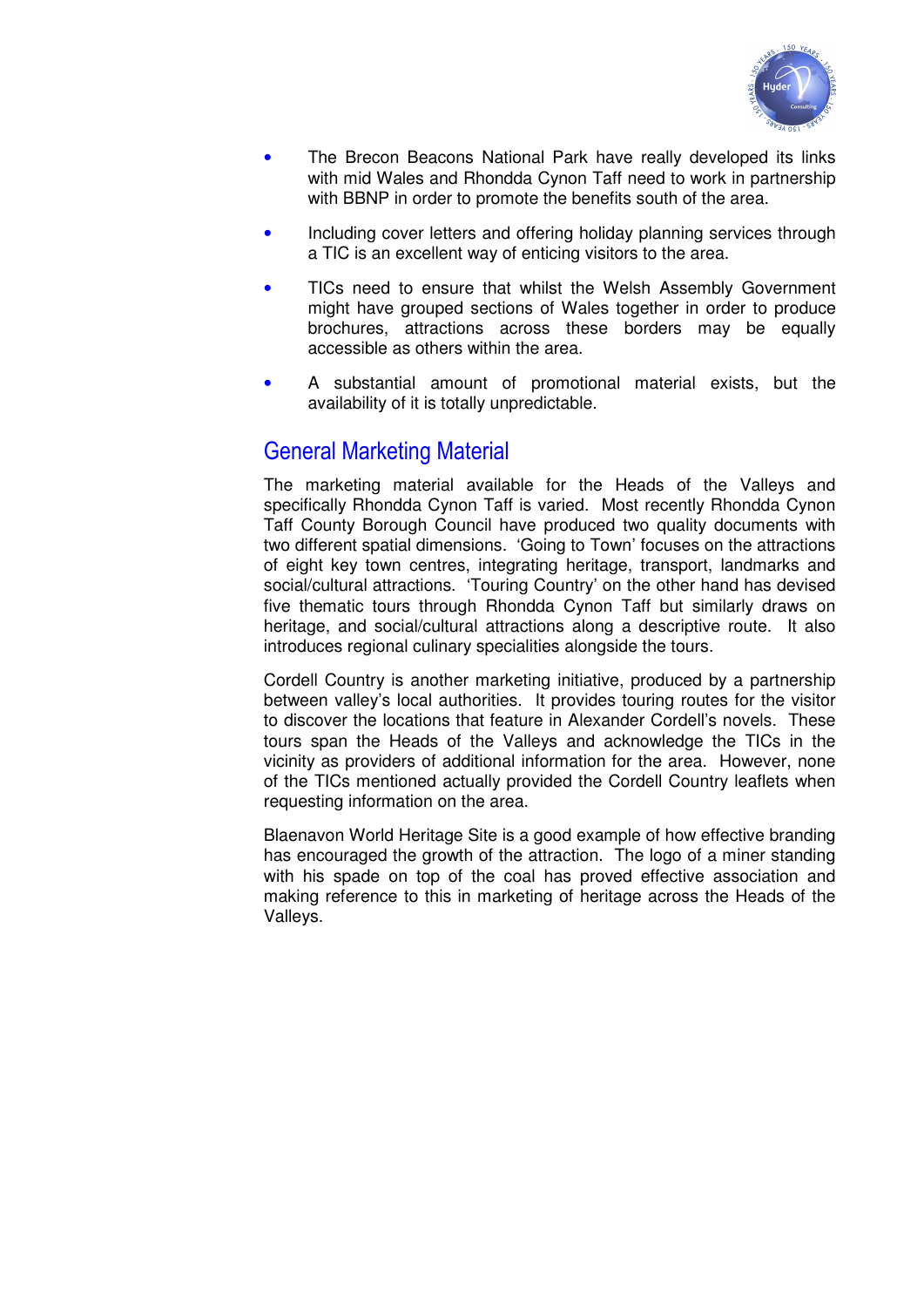

# Appendix E

Bus Service / Frequency Information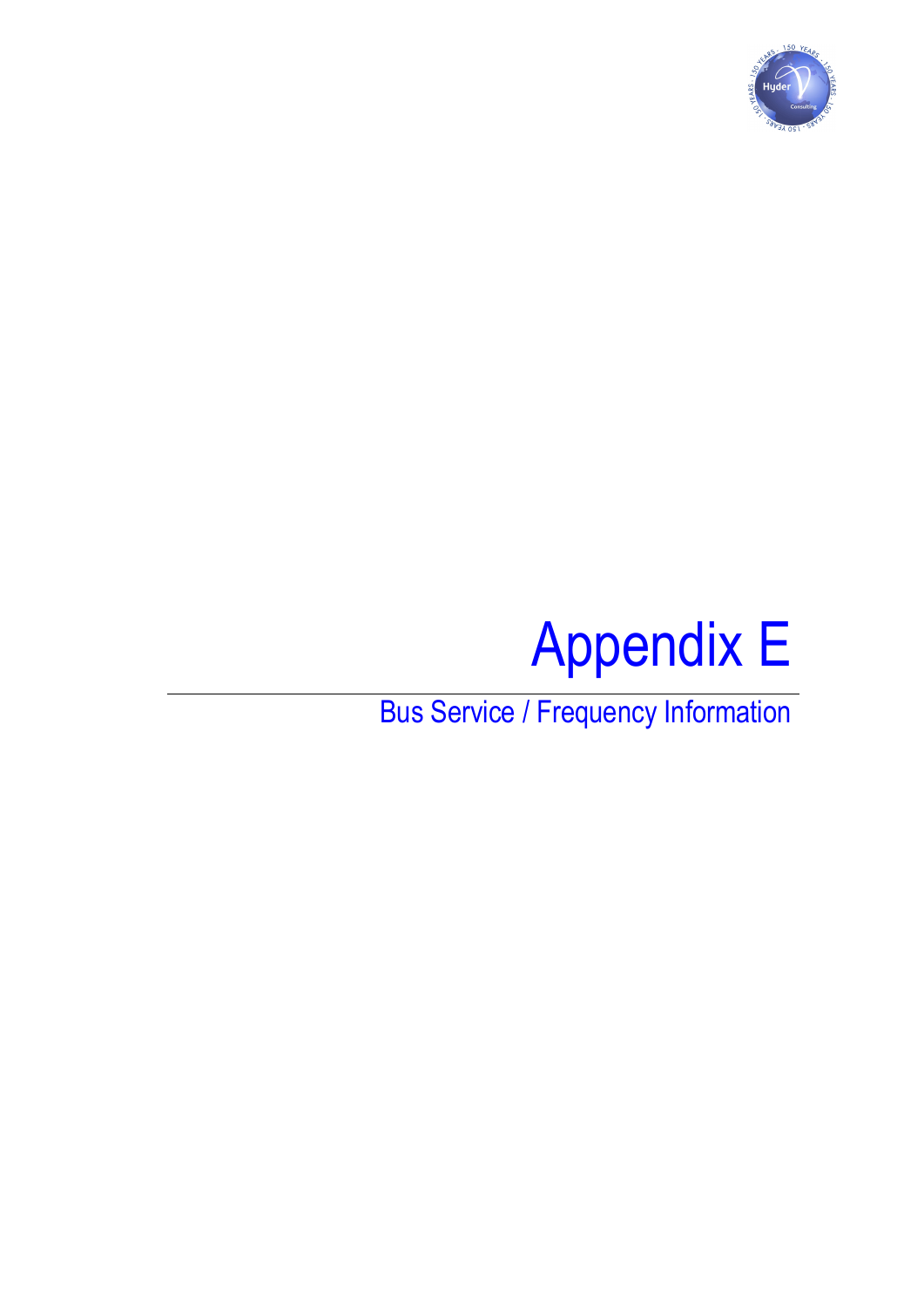

#### Service Origin Via Via Destination Frequency Mon - Sat **Sunday** Service? **Bank Holidays** 2 Aberdare Ty Fry Aberdare Hourly (until 22:25) No No 6 Merthyr<br>Tydfil Llwydcoed **Aberdare** Half hour (until 18:45) No No 7 Penderyn Hirwaun Aberdare Half hour (until 23:00) No No 8 Glyneath Rhigos, Hirwaun, Aberdare Filiwauri, Glynhafod Half hour (until 18:55) No No 9 Merthyr<br>Tydfil Hirwaun, Aberdare | Glynhafod Half hour (until 18:45) No No 13/113 Aberdare Cwmbach Aberdare Street Bus Half Hour (until 23:20) No No 78 Pontypridd Nelson, Treharris, Aberfan Merthyr Tydfil Hourly (until 19:20) No No 120 Rhondda Porth, Pontypridd | Caerphilly Every 15 minutes (until 23:52) Hourly Hourly 130 Pontypridd Porth, Treorchy Blaenrhondd a Every 15 minutes (until 23:45) Hourly | Hourly 131 | Cardiff | Porth | Maerdy Hourly (until 20:50) 1 service 1 service 132 | Cardiff | Pontypridd | Maerdy Every half hour (until 23:57) Hourly | Hourly 172 Aberdare Maerdy Porthcawl (until 20:12) Every 2 hours Every 2 hours 244 | Pontypridd | Talbot Green, | Bridgend | Hourly | No | No

### Bus Service / Frequency Information